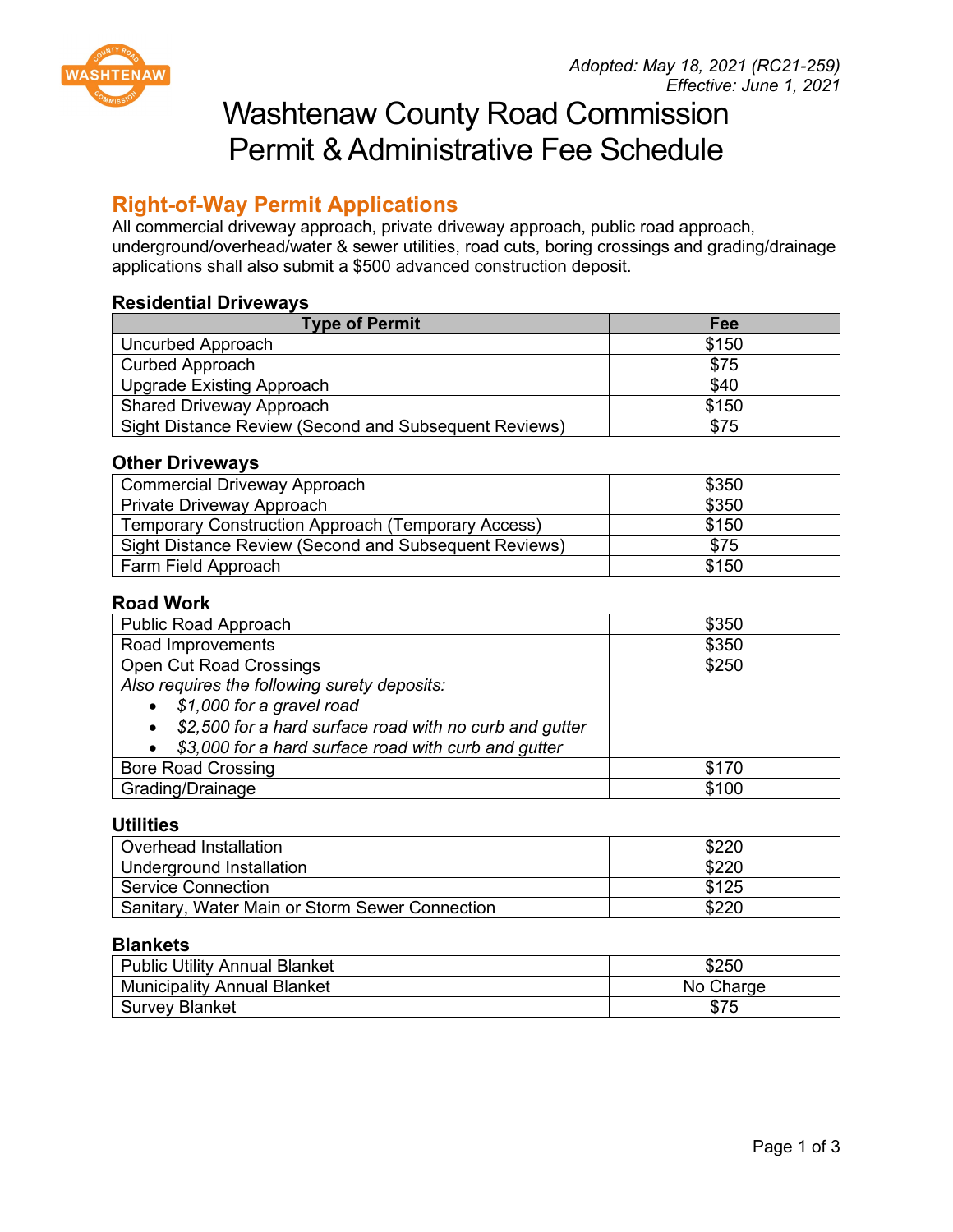

# **Miscellaneous**

| Soil Borings                                                    | \$75                       |
|-----------------------------------------------------------------|----------------------------|
| A non-refundable \$250 general inspection fee is also required. |                            |
| <b>Monitoring Well</b>                                          | \$40                       |
| A non-refundable \$250 general inspection fee is also required. |                            |
| Seismic                                                         | \$40                       |
| A non-refundable \$250 general inspection fee is also required. |                            |
| Landscaping                                                     | \$50                       |
| Surveying                                                       | \$40                       |
| <b>Vegetation Removal/Tree Removal</b>                          | No Charge                  |
| Road Closure for Parade/Event                                   | \$40                       |
| <b>Banners or Decorations</b>                                   | No Charge                  |
| Other miscellaneous not listed                                  | Based on the scope of work |

# **Transportation Permits**

All transportation permits must be submitted via **Oxcart Permit Systems**. Oxcart requires both a nominal processing fee for its service and a credit card processing fee for each permit processed.

## **Single Move**

| <b>Type of Permit</b>          | Fee   |
|--------------------------------|-------|
| Single Move                    | \$50  |
| Single Move, Multiple Trips    | \$75  |
| <b>Extended Transportation</b> | \$100 |

## **Mobile Homes**

| $\sim$<br>Move<br>$\sim$<br>ле<br>ווכ                                 | 100<br>m.<br>۰D      |
|-----------------------------------------------------------------------|----------------------|
| $\sim$<br>l ransportation<br><b>Extended</b><br>∵nale …<br>Move<br>ગા | 100<br>$\sim$<br>۰D. |

#### **Seasonal**

| <b>\griculture</b><br>٦u. | \$100 |
|---------------------------|-------|
| <b>Jtility</b>            | \$100 |
| Milk                      | \$100 |

## **Miscellaneous**

| <b>Building and Special Load Move</b> | <sub>00</sub>                                |
|---------------------------------------|----------------------------------------------|
| Designated Haul Route                 | mile<br>$\degree$ + \$100 $\degree$<br>\$200 |

# **Miscellaneous Fees**

| Private Road Sign Package (Stop & Road Name Sign)                  | \$600                   |
|--------------------------------------------------------------------|-------------------------|
| A Printed Truck Operators Map (available online at wcroads.org)    | First printed map free, |
|                                                                    | Any additional \$2 each |
| Winter Maintenance for Residential Subdivisions (Security Deposit) | \$500                   |
| Winter Maintenance for Business Parks (Security Deposit)           | $$500 + $100$ per mile  |
| Non-Compliance Fee                                                 | <b>Treble Damages</b>   |
| <b>Traffic Control Signs</b>                                       | Varies                  |